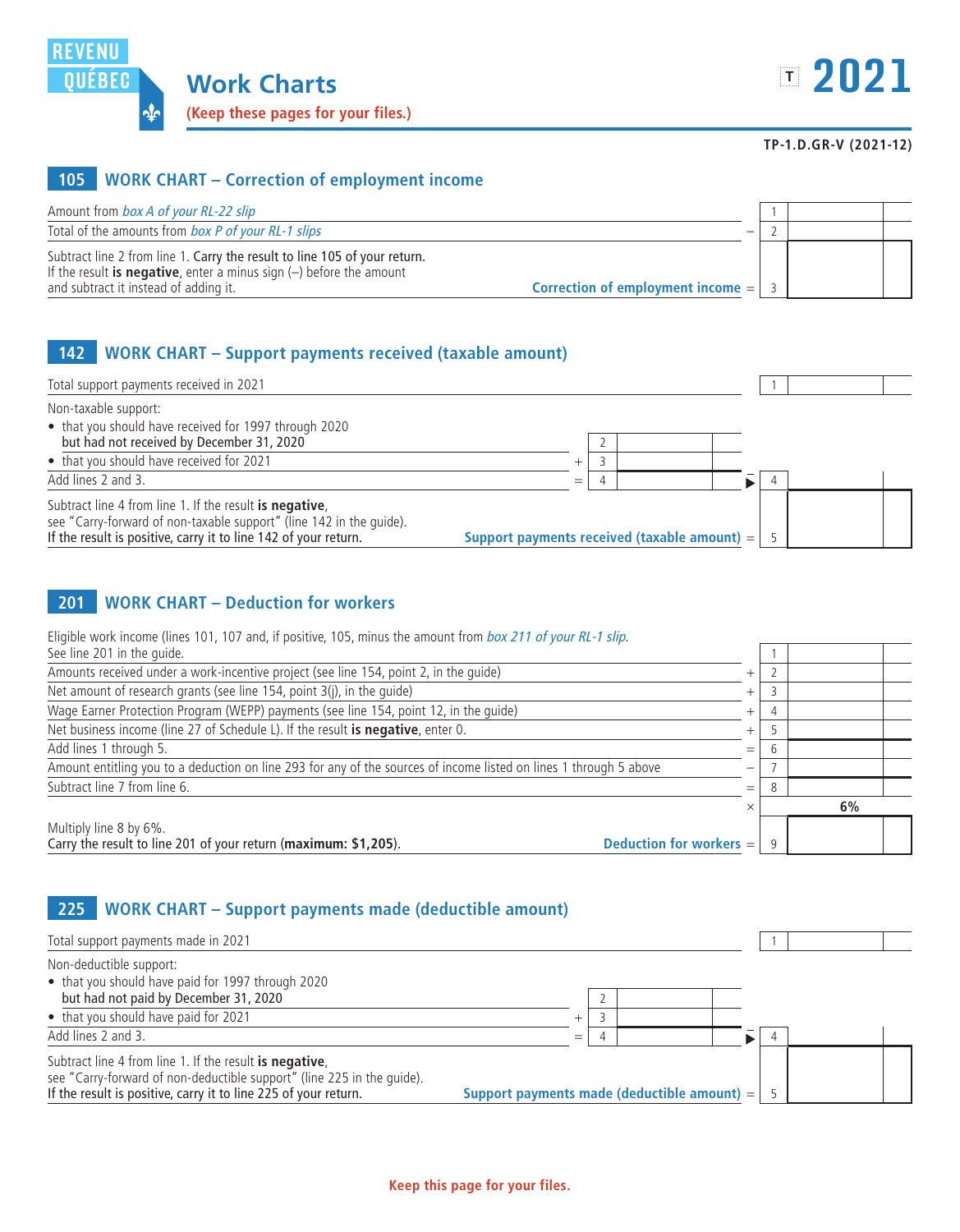### **248 WORK CHART – Deduction for the QPP contribution on employment income**

Complete this work chart if you entered an amount on line 98 or 98.1 of your return.

Do not complete this work chart if:

- you earned income from self-employment (complete Work Chart 445 instead); or
- you entered an amount on line 96 or line 96.1 of your return (complete form LE-35-V, Contribution and Deduction Related to the QPP or the CPP, instead).

| OPP contribution (line 98 of your return [maximum: \$3,427.90])                                                                                                                |          |          |  |
|--------------------------------------------------------------------------------------------------------------------------------------------------------------------------------|----------|----------|--|
|                                                                                                                                                                                |          | 0.084746 |  |
| Multiply line 1 by 0.084746.                                                                                                                                                   | $=$      |          |  |
| Pensionable salaries and wages (QPP) (line 98.1 of your return [maximum: \$61,600])                                                                                            |          |          |  |
| Personal QPP exemption (see "Personal exemption" at line 248 in the quide)                                                                                                     |          |          |  |
| Subtract line 4 from line 3.                                                                                                                                                   | $=$      |          |  |
|                                                                                                                                                                                | $\times$ | 0.50%    |  |
| Multiply line 5 by 0.50%.                                                                                                                                                      | $=$      |          |  |
| Enter the amount from line 2 or line 6, whichever is <b>less</b> .<br>Deduction for the QPP contribution on employment income<br>Carry this amount to line 248 of your return. |          |          |  |

### **297 WORK CHART – Deduction for copyright income**

|                                                                                                             |     |                                       |              |     |  | 15,000 00 |
|-------------------------------------------------------------------------------------------------------------|-----|---------------------------------------|--------------|-----|--|-----------|
| Copyright income (see line 297 in the quide)                                                                |     |                                       |              |     |  |           |
|                                                                                                             |     | 30,000 00                             |              |     |  |           |
| Subtract line 3 from line 2. If the result is negative, enter 0.                                            | $=$ |                                       | $\times$ 0.5 |     |  |           |
| Subtract line 5 from line 1.                                                                                |     |                                       |              | $=$ |  |           |
| Enter the amount from line 2 or line 6, whichever is less.<br>Carry this amount to line 297 of your return. |     | <b>Deduction for copyright income</b> |              |     |  |           |
|                                                                                                             |     |                                       |              |     |  |           |

## **395 WORK CHART – Tax credits for donations and gifts**

Complete Schedule V (available on our website at [revenuquebec.ca](http://www.revenuquebec.ca/en)) instead of this work chart if you:

- made donations or gifts in previous years that you can carry forward to 2021;
- made donations or gifts other than those mentioned on line 1 below;
- would like to claim the additional tax credit for a large cultural donation; or
- would like to claim the tax credit for cultural patronage.

| Monetary donations made in 2021 to registered charities, registered amateur athletic associations, |    |     |   |                                                 |                       |    |  |
|----------------------------------------------------------------------------------------------------|----|-----|---|-------------------------------------------------|-----------------------|----|--|
| recognized political education organizations and registered journalism organizations.              |    |     |   |                                                 |                       |    |  |
| Carry this amount to line 393 of your return.                                                      |    |     |   |                                                 |                       |    |  |
| If the amount on line 1 is \$200 or less, go to line 6.                                            |    |     |   |                                                 |                       |    |  |
|                                                                                                    |    |     |   | 200 00                                          |                       |    |  |
| Amount from line 1 minus \$200                                                                     |    | $=$ |   |                                                 | ▶                     |    |  |
|                                                                                                    |    |     |   |                                                 |                       |    |  |
| Amount from line 299 of your return                                                                |    |     | 3 |                                                 |                       |    |  |
|                                                                                                    |    |     |   | 109,755 00                                      |                       |    |  |
| Amount from line 3 minus \$109,755. If the result is negative, enter 0.                            |    | $=$ | 4 |                                                 |                       |    |  |
| Subtract line 4 from line 2. If the result is negative, enter 0.                                   |    |     |   |                                                 | $=$                   |    |  |
|                                                                                                    |    |     |   |                                                 |                       |    |  |
| Enter the amount from line 1 or \$200, whichever is less.                                          | 6  |     |   | $\times$ 20%                                    | $\blacktriangleright$ |    |  |
| Enter the amount from line 2 or line 4, whichever is less.                                         | 8  |     |   | $\times$ 25.75%                                 | $\overrightarrow{ }$  | 9  |  |
| Amount from line 5                                                                                 | 10 |     |   | $\times$ 24%                                    | ⇟                     |    |  |
| Add lines 7, 9 and 11.                                                                             |    |     |   |                                                 |                       |    |  |
| Carry the result to line 395 of your return.                                                       |    |     |   | Tax credits for donations and gifts $=$ $\vert$ |                       | 12 |  |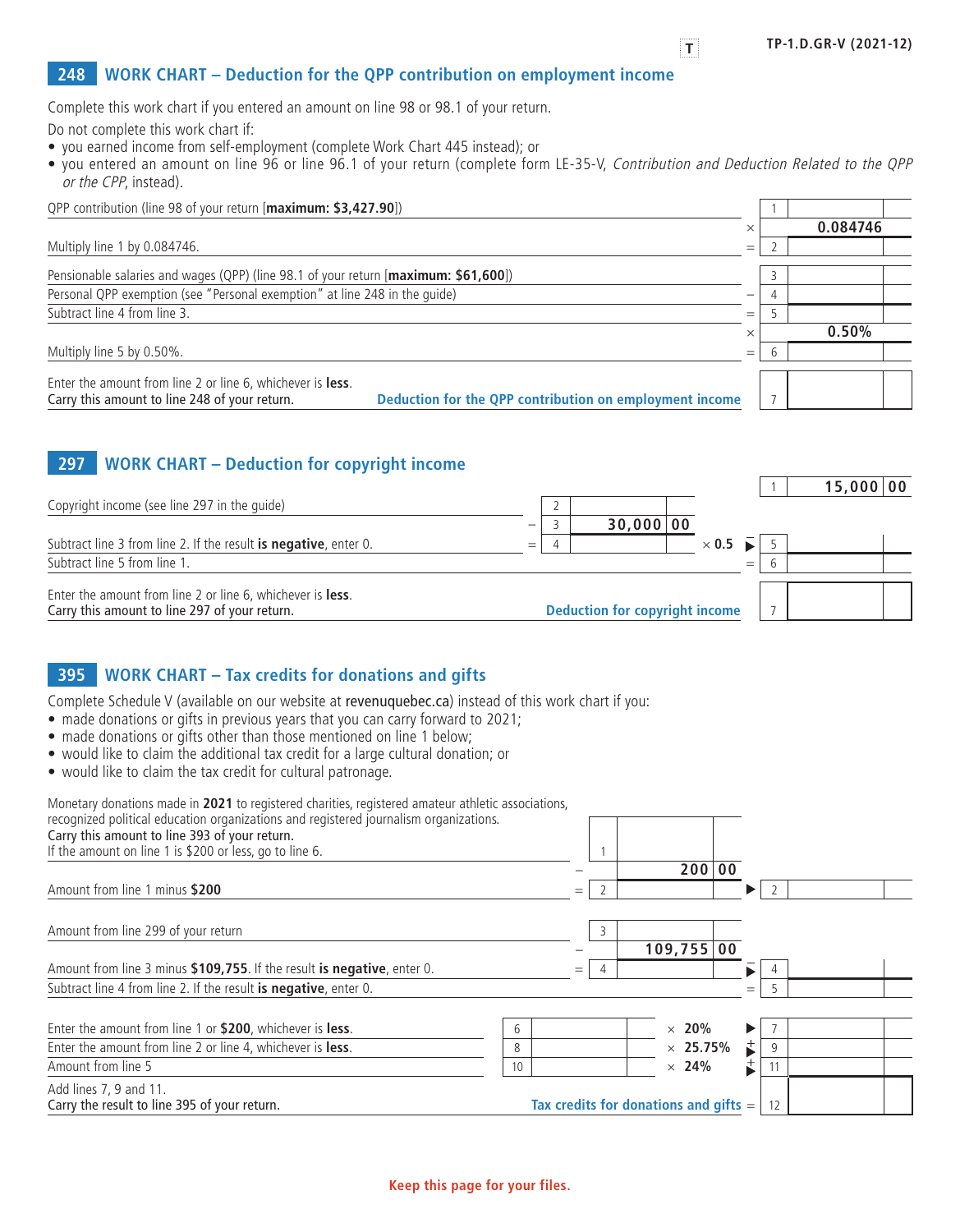#### **401 WORK CHART – Income tax on taxable income**

Taxable income (line 299 of your return) 1

#### If your taxable income on line 1 **above**:

- is \$45,105 or less, enter it on line 2 of column **A**;
- is more than \$45,105 but not more than \$90,200, enter it on line 2 of column **B**;
- is more than \$90,200 but not more than \$109,755, enter it on line 2 of column **C**;
- is more than \$109,755, enter it on line 2 of column **D**.

|                                              |                          |              | n         |  |            |  |           |  |             |  |
|----------------------------------------------|--------------------------|--------------|-----------|--|------------|--|-----------|--|-------------|--|
| Taxable income (see the instructions above)  |                          |              |           |  |            |  |           |  |             |  |
|                                              | $\overline{\phantom{0}}$ |              | 00,000 00 |  | 45,105 00  |  | 90,200 00 |  | 109,755 00  |  |
| Subtract line 3 from line 2.                 | $=$                      |              |           |  |            |  |           |  |             |  |
|                                              | $\times$                 |              | 15%       |  | 20%        |  | 24%       |  | 25.75%      |  |
| Multiply line 4 by line 5.                   | $=$                      | $\mathbf{b}$ |           |  |            |  |           |  |             |  |
|                                              | $+$                      |              | 00,000 00 |  | $6,765$ 75 |  | 15,784 75 |  | $20,477$ 95 |  |
| Add lines 6 and 7.                           |                          |              |           |  |            |  |           |  |             |  |
| Carry the result to line 401 of your return. |                          |              |           |  |            |  |           |  |             |  |
| Income tax on taxable income $=$ $\vert$     |                          | 8            |           |  |            |  |           |  |             |  |

## **414 WORK CHART – Tax credit for contributions to authorized Québec political parties**

| Contributions to authorized Québec municipal political parties               |  |                                    |    |  |
|------------------------------------------------------------------------------|--|------------------------------------|----|--|
| (maximum: \$200)                                                             |  |                                    |    |  |
| Enter the amount from line 1 or \$50, whichever is less.                     |  | $\times$ 85% $\blacktriangleright$ | 10 |  |
| Subtract line 2 from line 1.                                                 |  | $\times$ 75%                       |    |  |
| Add lines 10 and 11.                                                         |  |                                    |    |  |
| Carry the result to line 414 of your return (maximum: \$155).                |  |                                    |    |  |
| Tax credit for contributions to authorized Québec political parties $=$   14 |  |                                    |    |  |
|                                                                              |  |                                    |    |  |

## **432 WORK CHART – Alternative minimum tax**

| Taxable capital gains (line 139 of your return)                                                                                                                      |                      |             |           |          |             |                             |  |
|----------------------------------------------------------------------------------------------------------------------------------------------------------------------|----------------------|-------------|-----------|----------|-------------|-----------------------------|--|
|                                                                                                                                                                      |                      |             |           | $\times$ |             | 60%                         |  |
| Multiply line 1 by 60%.                                                                                                                                              |                      |             |           |          | $=$         |                             |  |
| Losses deducted with respect to a tax shelter                                                                                                                        |                      |             |           | $^{+}$   | 3           |                             |  |
| Interest and carrying charges (see line 432, point 3, in the guide)                                                                                                  |                      |             |           |          | 4           |                             |  |
| Deduction for exploration and development expenses (line 241 of your return) and deduction for certain films (line 250 of your return)                               |                      |             |           | $^{+}$   | 5           |                             |  |
| Exploration expenses incurred in Québec (see line 250, point 9, in the quide)                                                                                        |                      |             |           |          | 6<br>$^{+}$ |                             |  |
| Deduction for strategic investments (line 287 of your return minus the additional deduction<br>for Québec resources referred to in point 4 of line 287 in the quide) |                      |             |           | $^{+}$   | 7           |                             |  |
| Deduction for share- and security-issue expenses related to Québec resources<br>(see line 297, point 13, in the guide)                                               | 8<br>$^{+}$          |             |           |          |             |                             |  |
| Carry-over of the adjustment of investment expenses (line 252 of your return)                                                                                        |                      | 9<br>$^{+}$ |           |          |             |                             |  |
| Taxable income (line 299 of your return)                                                                                                                             |                      | 10          |           |          |             |                             |  |
| Add lines 2 through 10.                                                                                                                                              |                      |             |           | $=$      | 11          |                             |  |
| Taxable amount of dividends (line 128 of your return)                                                                                                                |                      | 14          |           |          |             |                             |  |
| Actual amount of dividends (total of lines 166 and 167 of your return)                                                                                               |                      | 15          |           |          |             |                             |  |
| Subtract line 15 from line 14.                                                                                                                                       | $=$                  | 16          |           |          |             |                             |  |
| Amount from line 234 of your return<br>$\times$ 60%<br>▶                                                                                                             | $\overrightarrow{ }$ | 17          |           |          |             |                             |  |
| Deduction for the CIP minus the cost of the securities<br>for which you are claiming a deduction. If the result is negative, enter 0.                                | $^+$                 | 18          |           |          |             |                             |  |
| Exemption                                                                                                                                                            | $^{+}$               | 19          | 40,000 00 |          |             |                             |  |
| Add lines 16 through 19.                                                                                                                                             | $=$                  | 20          |           | ▶        | 20          |                             |  |
| Subtract line 20 from line 11. If the result is negative, you are not subject to alternative minimum tax.<br>If the result is positive, continue your calculations.  |                      |             |           | $=$      | 21          |                             |  |
|                                                                                                                                                                      |                      |             |           | $\times$ |             | 15%                         |  |
| Multiply line 21 by 15%.                                                                                                                                             |                      |             |           | $=$      | 24          |                             |  |
|                                                                                                                                                                      |                      |             |           |          |             | Continued on the next page. |  |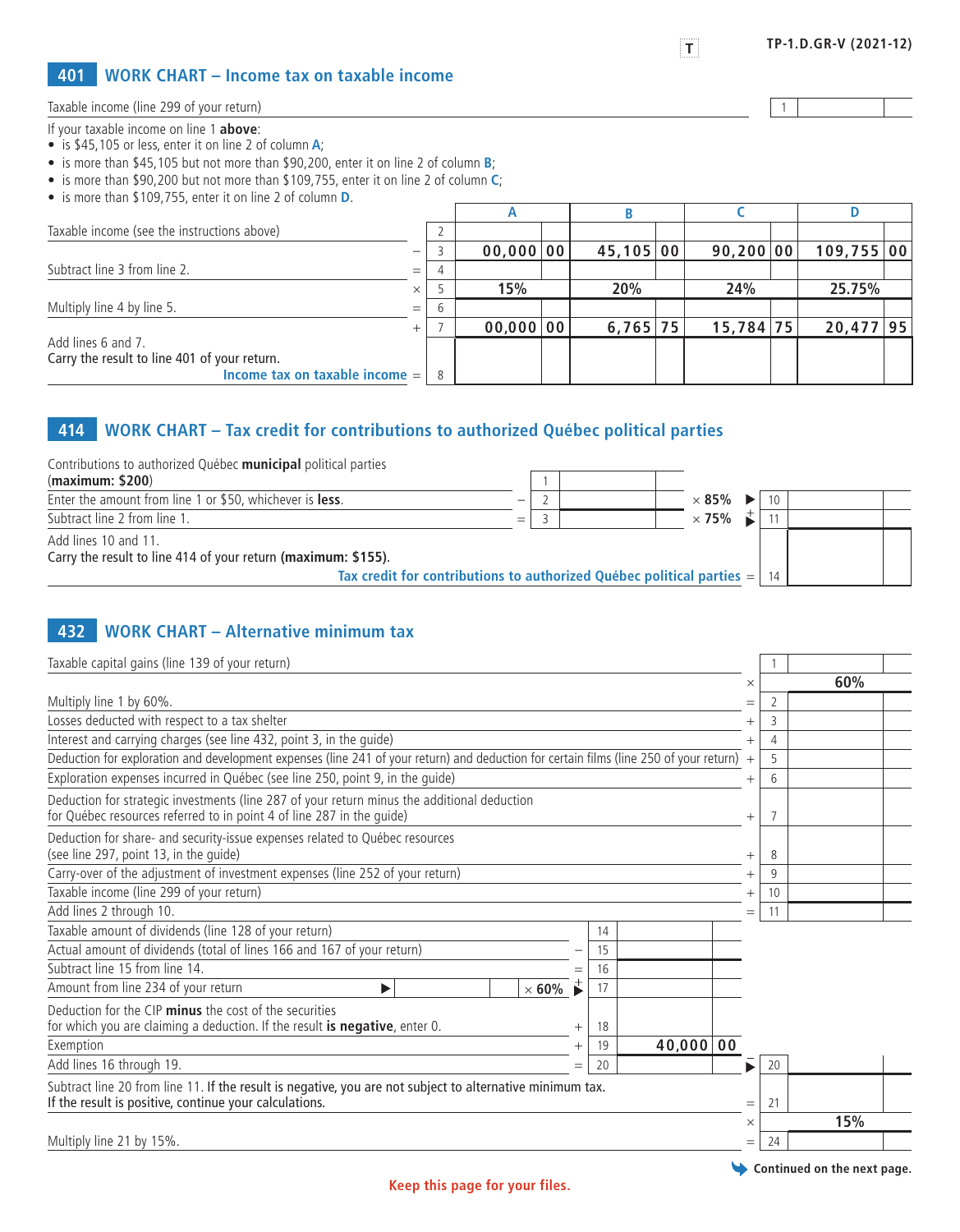| Amount from line 24                                                                                                                                                   |     |    |     | 24 |  |
|-----------------------------------------------------------------------------------------------------------------------------------------------------------------------|-----|----|-----|----|--|
| Non-refundable tax credits (line 399 of your return)                                                                                                                  |     | 25 |     |    |  |
| Tax credit for tuition or examination fees transferred by a child<br>(line 398.1 of your return)                                                                      |     | 26 |     |    |  |
| Subtract line 26 from line 25.                                                                                                                                        | $=$ | 27 |     | 27 |  |
| Subtract line 27 from line 24.                                                                                                                                        |     |    | $=$ | 28 |  |
|                                                                                                                                                                       |     |    |     |    |  |
| Amount from line 430 of your return                                                                                                                                   |     | 29 |     |    |  |
| Amount from line 431 of your return                                                                                                                                   |     | 30 |     |    |  |
| Subtract line 30 from line 29. If the result is negative, enter 0.                                                                                                    | $=$ | 31 |     | 31 |  |
| Subtract line 31 from line 28.<br>If the result is negative, you are not subject to alternative minimum tax.<br>If the result is positive, complete form TP-776.42-V. |     |    | $=$ | 32 |  |

**T TP-1.D.GR-V (2021-12)**

## **445 WORK CHART – QPP contribution on income from self-employment**

If you entered an amount on line 96 or line 96.1 of your return, do not complete this work chart. Instead, complete form LE-35-V, *Contribution* and Deduction Related to the QPP or the CPP.

| Net business income (line 27 of Schedule L). If this amount is negative, enter 0.                                                             |          |                |                                      |            |    |          |  |
|-----------------------------------------------------------------------------------------------------------------------------------------------|----------|----------------|--------------------------------------|------------|----|----------|--|
| Pensionable earnings of a person responsible for a family-type resource or an intermediate resource (line 40 of Schedule L)                   |          |                |                                      | $^{+}$     | 2  |          |  |
| Employment income on which you want to make an optional contribution (see line 445 in the quide)                                              |          |                |                                      | $^{+}$     | 3  |          |  |
| QPP contribution (line 98 of your return). If you did not enter an amount on line 98 of your return,<br>enter 0 on line 15 and go to line 16. |          | 4              |                                      |            |    |          |  |
|                                                                                                                                               | $\times$ |                | 16.949153                            |            |    |          |  |
| Multiply line 4 by 16.949153.                                                                                                                 |          | 5              |                                      |            |    |          |  |
| Exemption                                                                                                                                     |          | 6              | 3,500 00                             |            |    |          |  |
| Add lines 5 and 6.                                                                                                                            |          | $\overline{7}$ |                                      |            |    |          |  |
| Pensionable salary or wages under the QPP (line 98.1 of your return)                                                                          |          | 8              |                                      |            |    |          |  |
| Enter the amount from line 7 or line 8, whichever is less.                                                                                    |          |                |                                      |            | 15 |          |  |
| Add lines 1 through 3 and 15 (maximum: \$61,600).                                                                                             |          |                |                                      |            | 16 |          |  |
| Exemption                                                                                                                                     |          |                |                                      |            | 17 | 3,500 00 |  |
| Subtract line 17 from line 16. If the result is negative, enter 0.                                                                            |          |                |                                      | =          | 18 |          |  |
|                                                                                                                                               |          |                |                                      | X          |    | 11.80%   |  |
| Multiply line 18 by 11.80% (maximum: \$6,855.80).                                                                                             |          |                |                                      | $=$        | 19 |          |  |
| Amount from line 4                                                                                                                            | ▶        |                | $\times$ 2                           |            | 20 |          |  |
| Subtract line 20 from line 19. If the result is negative, enter 0.                                                                            |          |                |                                      |            |    |          |  |
| Carry the result to line 445 of your return.<br><b>QPP contribution on income from self-employment <math>=</math></b>                         |          |                |                                      |            | 21 |          |  |
|                                                                                                                                               |          |                |                                      | $\times$   |    | 0.457627 |  |
| Multiply line 21 by 0.457627.                                                                                                                 |          |                |                                      |            |    |          |  |
| If you entered an amount on line 2 above, see line 248 in the quide.                                                                          |          |                |                                      | $=$        | 37 |          |  |
| Amount from line 21                                                                                                                           |          | 40             |                                      |            |    |          |  |
|                                                                                                                                               | $\times$ |                | 0.084746                             |            |    |          |  |
| Multiply line 40 by 0.084746.                                                                                                                 |          | 41             |                                      | $\ddagger$ | 41 |          |  |
|                                                                                                                                               |          |                |                                      |            |    |          |  |
| Amount from line 4                                                                                                                            |          | 42             |                                      |            |    |          |  |
|                                                                                                                                               | $\times$ |                | 0.084746                             |            |    |          |  |
| Multiply line 42 by 0.084746.                                                                                                                 | $=$      | 43             |                                      |            |    |          |  |
| Amount from line 18                                                                                                                           |          | 44             |                                      |            |    |          |  |
|                                                                                                                                               | $\times$ |                | 0.50%                                |            |    |          |  |
| Multiply line 44 by 0.50%.                                                                                                                    |          | 45             |                                      |            |    |          |  |
| Enter the amount from line 43 or line 45, whichever is less.                                                                                  |          |                |                                      | $^{+}$     | 46 |          |  |
| Add lines 37, 41 and 46.                                                                                                                      |          |                |                                      |            |    |          |  |
| Carry the result to line 248 of your return.                                                                                                  |          |                | Deduction for the QPP contribution = |            | 50 |          |  |